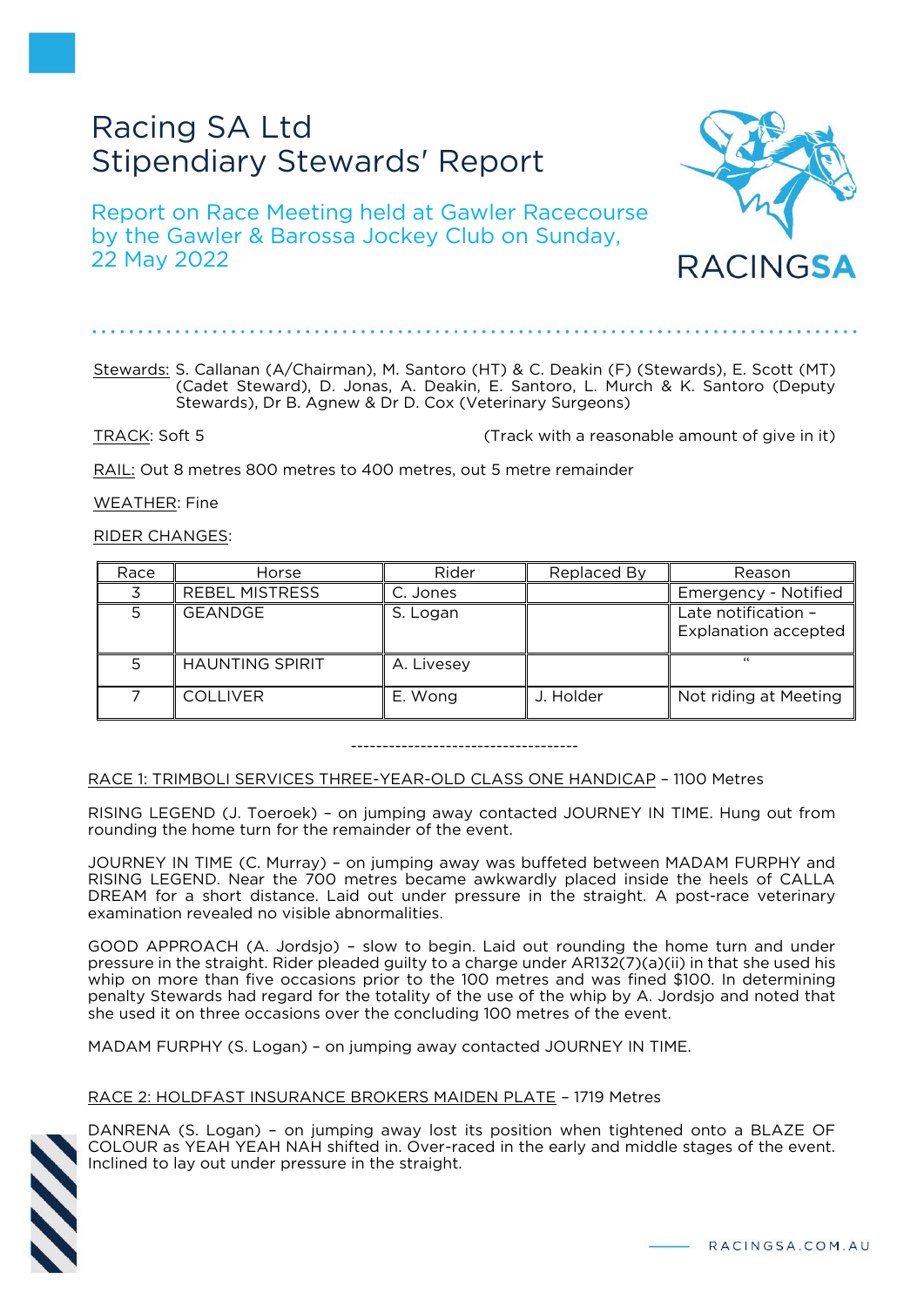## RACE 2: HOLDFAST INSURANCE BROKERS MAIDEN PLATE – 1719 Metres (Cont'd)

OH SHOW (D. Tourneur) - jumped away awkwardly. Inside the 1400 metres shifted in when insufficiently clear of ROSAY MONET and as a result, that mare was obliged to be steadied. OH SHOW continued to shift in when insufficiently clear, onto YEAH YEAH NAH, which was obliged to be checked. Rider pleaded guilty to a charge of careless riding under AR131(a) in that he shifted ground when insufficiently clear and was suspended from riding in races for a period to commence at midnight on Wednesday, 8 June and to conclude at midnight on Saturday, 18 June 2022: a period of five meetings.

ROSAY MONET (E. Boyd) – inside the 1400 metres was obliged to be steadied when tightened onto YEAH YEAH NAH as OH SHOW shifted in when insufficiently clear.

YEAH YEAH NAH (P. Gatt) - jumped away awkwardly and shifted in onto DANRENA. Inside the 1400 metres was obliged to be checked as OH SHOW shifted in when insufficiently clear. Inclined to lay in over the concluding stages of the event. Rider pleaded guilty to a charge under AR132(7)(a)(ii) in that he used his whip on more than five occasions prior to the 100 metres and was suspended from riding in races for a period to commence at midnight on Saturday 28 May and to conclude at midnight on Saturday, 4 June 2022: a period of three meetings. In determining penalty Stewards had regard for the totality of the use of the whip by P. Gatt and noted that he used it on nine occasions over the concluding 100 metres of the event.

BLAZE OF COLOUR (M. Collett) – prior to the running of this event Trainer Mr J. MacMillan advised Stewards that he would instruct his rider to attempt to be further forward in today's event to utilise the inside barrier and also following the filly's last start, where in the opinion of the rider, it was very one paced. Settled in the lead.

#### RACE 3: TAB MAIDEN PLATE – 1200 Metres

AQUABOY (J Potter) – on jumping away bumped with UNCHAINED LAD.

REMARKABLES (S. Metcalfe) – on jumping away bumped with REBEL MISTRESS, which shifted out. Awkward on heels from the 500 metres until the entrance to the straight and shifted out to obtain clear running.

CHARTIN (NZ) (J. Doyle) – slow to begin approximately one to two lengths.

UNCHAINED LAD (L. Overall) – on jumping away shifted in and bumped AQUABOY.

DUMBSTRUCK (M. Collett) - jumped away awkwardly. A post-race veterinary examination revealed the mare was lame in the near hind leg. Trainer Mr J. MacMillan was advised that a Veterinary Certificate of Fitness was required prior to a future trial or race start.

GALA GURU (T. Voorham) - raced wide without cover throughout the event.

REBEL MISTRESS (C. Jones) - jumped away awkwardly, shifted out and bumped REMARKABLES.

## RACE 4: CORNERSTONE STUD CLASS TWO HANDICAP – 1516 Metres

ANOTHER FREE GLASS (S. Logan) - a post-race veterinary examination revealed no visible abnormalities.

PENWORTHAM (C. Murray) – raced ungenerously in the early and middle stages of the event.

MAY'S WEST (J. Maund) – at the entrance to the straight shifted out onto DAWNBURST, which was steadied momentarily. Rider was severely reprimanded under AR131(a) for carelessness and advised to take greater care in future.

CHLOE'S DAY (T. Voorham) – Trainer Mr A. Clarken advised Stewards prior to the event that he would instruct his rider to attempt to be further forward. Settled in the lead.



DAWNBURST (E. Boyd) – at the entrance to the straight was obliged to be steadied momentarily as MAY'S WEST shifted out.

GRIMESY (A. Chung) – over-raced in the early and middle stages of the event.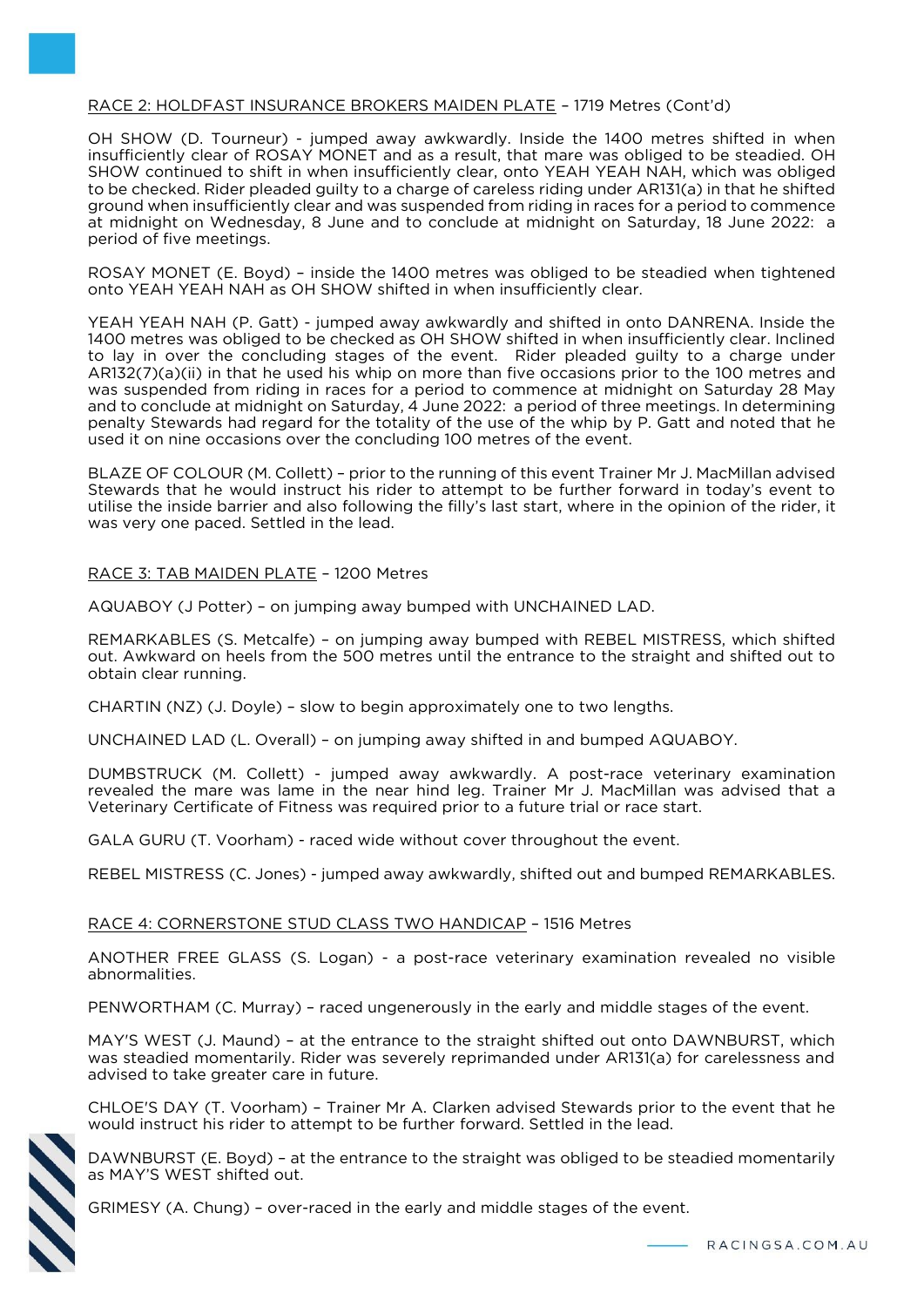## RACE 5: ADELAIDE PLAINS BLOODSTOCK BENCHMARK 54 HANDICAP – 1200 Metres

BETTA EDDIE (J. Potter) - raced wide without cover throughout the event. Laid in under pressure in the straight.

MUMBLES (D. Caboche) – slow to begin.

SCOUT'S HONOUR (D. Tourneur) – held up for clear running from the entrance to the straight until near the 200 metres.

ZEDUKI (B. Vorster) – slow to begin approximately three to four lengths.

GEANDGE (S. Logan) – hung out under pressure in the straight and proved difficult for the rider to ride out in her normal manner.

HAUNTING SPIRIT (A. Livesey) - raced keenly during the event.

UNSCOPEABLE (T. Voorham) - raced keenly during the event.

#### RACE 6: MATRIX SOLAR SOLUTIONS BENCHMARK 58 HANDICAP – 2121 Metres

SANTELMO FUEGO (A. Livesey) – on jumping away contacted ALLUSION. Raced keenly in the early and middle stages of the event. Laid in under pressure in the straight.

TOYETIC (L. Overall) – inclined to lay out under pressure in the straight.

ALLUSION (J. Holder) - jumped away awkwardly, shifted out and contacted SANTELMO FUEGO. A post-race veterinary examination revealed the gelding was lame in the off hind leg. Trainer Ms C. Rose was advised that a Veterinary Certificate of Fitness was required prior to a future trial or race start.

AMMO LOCO (J. Maund) – rider pleaded guilty to a charge under AR132(7)(a)(ii) in that he used his whip on more than five occasions prior to the 100 metres and was reprimanded. In determining penalty Stewards had regard for the totality of the use of the whip by J. Maund and noted that he used it on seven occasions over the concluding 100 metres of the event.

AMBER HAZE (J. Potter) - raced wide without cover throughout the event.

#### RACE 7: COOPERS BREWERY BENCHMARK 60 HANDICAP - 2000 Metres

LOHN RANGER (J. Eaton) - a post-race veterinary examination revealed no visible abnormalities.

GO BUNDLE (B. Vorster) – shortly after the start rolled out taking VINTAGE FOLLY out. Laid in approaching the 100 metres. Inside the 100 metres rolled out.

CHEVITE (L. Overall) - jumped away awkwardly.

VINTAGE FOLLY (C. Jones) – on jumping away was taken out by GO BUNDLE. A post-race veterinary examination revealed the mare was lame in the near hind leg. Co-Trainer Mr. R Jolly was advised that a Veterinary Certificate of Fitness was required prior to a future trial or race start.

THE PUBLIKIN (J. Potter) - raced keenly in the early and middle stages of the event. Held up for clear running from the 500 metres until the 200 metres when racing between GO BUNDLE and LOHN RANGER and near to 300 metres became awkwardly placed on the heels of LOHN RANGER when attempting to improve between that gelding and GO BUNDLE. Inside the 100 metres was obliged to alter course to the inside of GO BUNDLE, which rolled out.

COLLIVER (J. Holder) – on jumping away lost its position when tightened onto LADY SIMONE as VINTAGE FOLLY was taken out.



---------------------------------------